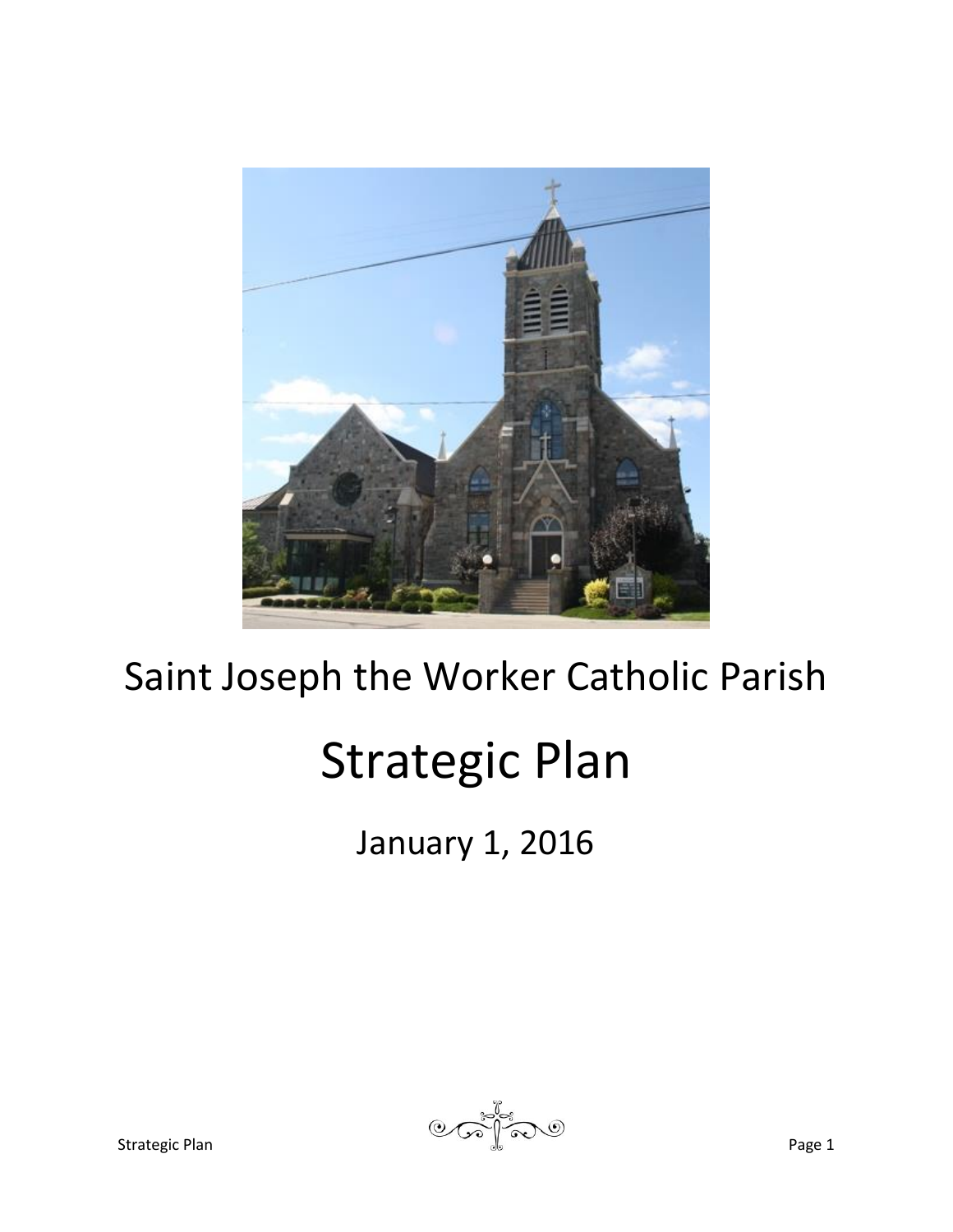#### *Mission*

*Saint Joseph the Worker Roman Catholic parish and school encourages its members to live fully the message of Jesus Christ. Inspired by the Holy Spirit through faith, love, sacraments, and service, our parish family will be a community of lifelong achievers and a center for academic excellence.*

#### *Vision*

Saint Joseph the Worker Parish is a Catholic community committed to *the*  mandate of Jesus in John's Gospel: *"Love one another as I have loved you."* The Parish strives to be a Christ‐centered expression of the family of God, nourished by the Holy Spirit.

#### *Beliefs*

- 1. The Eucharist is the life-giving center of this community, where, with Jesus, praise and worship are offered to the Father.
- 2. As members of the *Body of Christ*, we are called to serve, in prayer and action to those suffering and less fortunate.
- 3. The best way to lead is by example.
- 4. The parish Faith Formation program will remain welcoming to all ages, fervent in teaching the Catholic faith and its relevancy, and encouraging of personal encounters with Jesus.
- 5. Effective communication and active participation among all groups and ministries and the parish is necessary to grow in unity, have a shared vision, and a sense of serving together as one body.
- 6. A vibrant worship experience with strong liturgy and inspiring music keeps people engaged in the parish.
- 7. Building a strong parish is the shared responsibility of the pastor, parish/school staff, and all parishioners.
- 8. The parish school must remain vibrant, spiritually healthy, and academically strong
- 9. It is important to establish and maintain strong relationships with other churches ad organizations within our local community.
- 10. We strive to practice healthy financial stewardship with all members contributing time, talent, and treasure, as they are able.

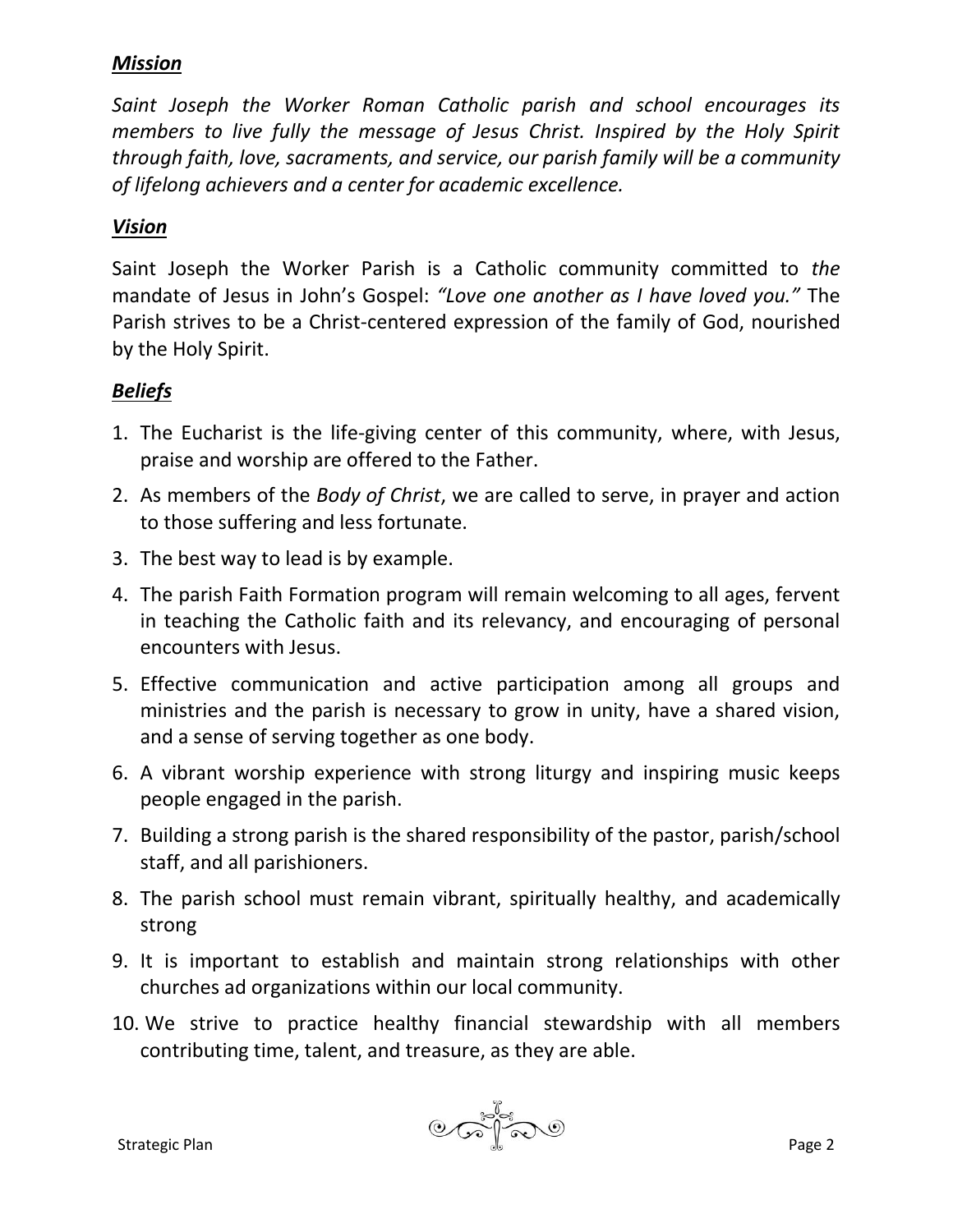# Letter from the Pastor



SAINT JOSEPH THE WORKER CHURCH 2163 N. Winn Road (Beal City) Mount Pleasant, Michigan 48858 Phone: (989) 644-2041 – Fax: (989) 644-2026 E-mail: [stjosephtheworker@msn.com](mailto:stjosephtheworker@msn.com)

+ Mary, Mother of God +

January 1, 2016

Dear Families of Saint Joseph the Worker Parish:

All of you may recall in February 2015, the Pastoral and Finance Councils, the Stewardship Commission, and the School and Parish Strategic Planning Committees came together to begin assembling a strategic plan for the parish's future. In *Planning Tomorrow's Parishes*, Bishop Joseph Cistone has asked all parishes in the diocese to develop such plans.

During this planning process, I often asked the question: *Why Plan?* Perhaps the most important outcome of planning is that it helps me and the parish to distinguish between the urgent and the important. What planning does is to establish for us what is actually necessary, so we can prioritize for the best use of our time and resources of the parish.

To see this bold vision come together for the betterment of our community, it is clear that our work is really cut out for us. We have a wonderful vibrant community; however, at this juncture in the life of our parish and school, there is no time for us to be complacent. Jesus Christ and His Gospel proclaimed in the church are needed now more than ever! Drawing upon the words that inspired Bishop Cistone's Pastoral Letter – *A Future Full of Hope* – we must live the words of the prophet Jeremiah: *"For I know well the plans I have in mind for you, says the Lord, plans for your welfare, not for woe! Plans to give you a future full of hope."*

The plan has been developed, now we must act! As a parish leader, I would like to invite you to be a part of the implementation process, where you will have the opportunity to build on the current state of our parish and offer your time, talent, and treasure to the success of our parish. This cannot be the work of a few but many! Thank you for your support and generosity.

My heartfelt gratitude now goes to the Parish and Finance Councils, the Stewardship Commission, and the Parish and School Strategic Planning Committees for their hard work and sincere dedication during the planning process. Your leadership and the gifts you offer the parish are invaluable and your insights into the life of our parish are important as well. God bless each of you.

Saint Joseph the Worker, pray for us!

Yours in Christ,

Fr. Riky M. Varner

Father Ricky M. Varner *Parochial Administrator*

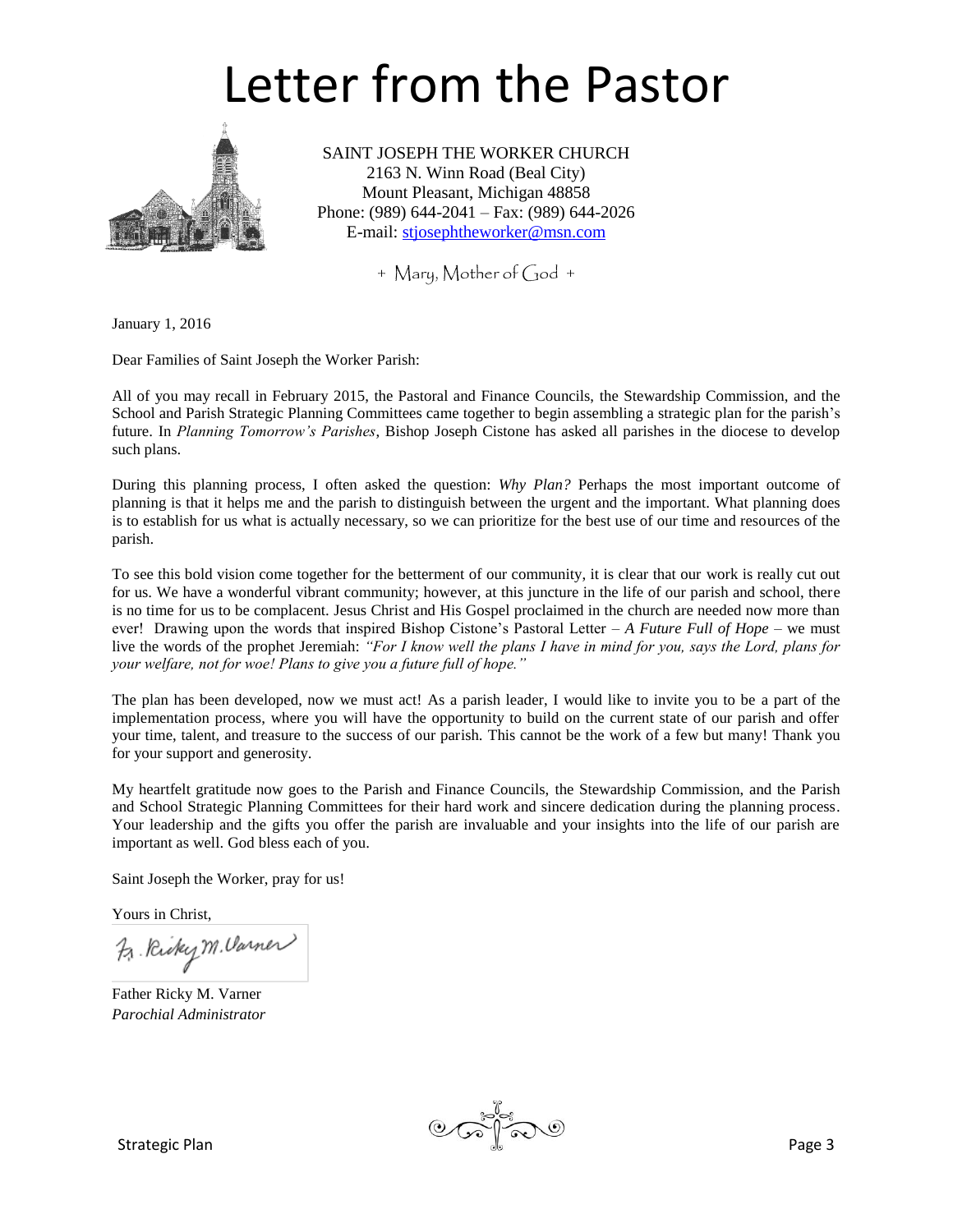### Prayer for Planning

*Good and gracious Father, You are the Lord of all creation. Your mercy shines forth on us daily. We implore You to be ever present in our words and deeds as we embark on a new journey in our faith community. As we plan with others Lord, keep our sights on Your vision for the furthering of Your Gospel. Help us to embrace Your will to more effectively share our Catholic faith now and for the future. You are the example of hope in our lives daily. You are the promise of life eternal. Soften our hearts, enlighten our minds, and keep the fire of your Spirit ever present in our work until one day we are all joined with You forever. We ask this through Christ our Lord. Amen.*

#### Executive Summary

Saint Joseph the Worker Parish (Parish) is a welcoming and a faith-filled community. Since 1882, the Parish has worshiped in three church buildings. Our present church was dedicated in July of 1907 and continues to be at the center of the Beal City community.

The Parish consists of approximately 524 families. On a typical Sunday, approximately 800 people gather in our church to worship the Lord. It is a very alive and spiritual parish.

In the current economic climate, many parishes are facing challenges in regards to church attendance and finance, it is crucial to be prepared for an ever-changing society. Saint Joseph the Worker Parish has developed a strategic plan to determine the strengths, challenges, and opportunities encountered, so the Parish may prepare for a future filled with hope, success, and optimism. The plan also identifies opportunities for growth and continuous improvement.

The plan includes the revised mission, vision, and beliefs of the Parish. During the planning process, much prayerful thought was given regarding the mission statement. The parish community, defined as both the parish and school are dependent for the success of each other. Therefore, one mission statement has been developed to embrace the "parish community" philosophy. The revised mission statement is:

#### **Saint Joseph the Worker Roman Catholic parish and school encourages its members to live fully the message of Jesus Christ. Inspired by the Holy Spirit through faith, love, sacraments, and service, our parish family will be a community of lifelong achievers and a center for academic excellence.**

While the Parish has developed a joint mission statement, it is required by the school's accreditation body to have its own strategic plan. Therefore, the following information relates primarily to the Parish's plan.

The planning process began with the collection of data, which included presentations by the Finance Council, the Stewardship Commission, and the Director of Religious Education. The Parish was also offered the opportunity to give input through a survey that was mailed to each parishioner's home. This process led the team to set goals in the following areas: Faith Formation, Stewardship, Financial Solvency, and Worship & Liturgy.

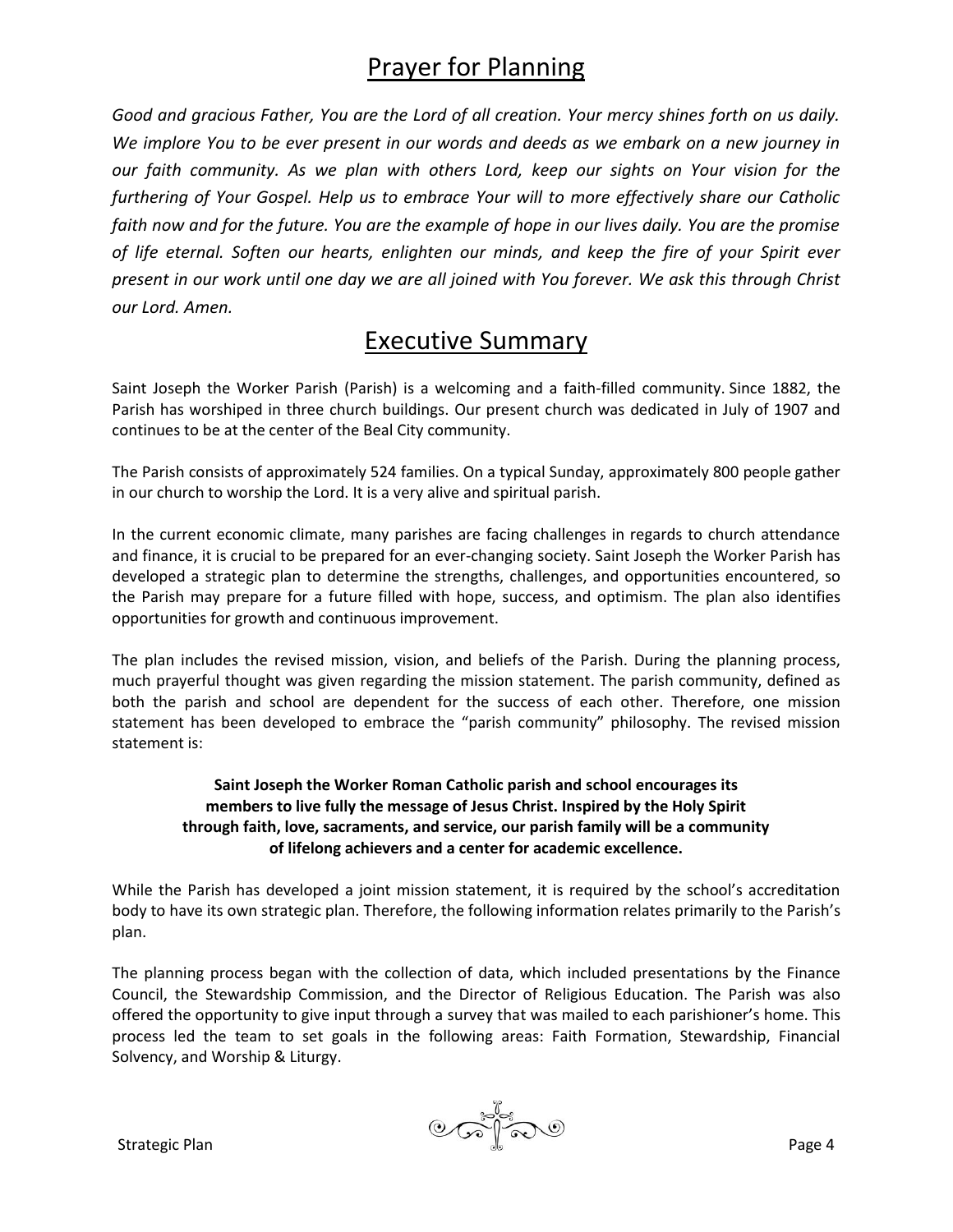#### **FAITH FORMATION**

The Parish will develop a comprehensive, contemporary and meaningful faith formation program for all ages. In order to accomplish this, there are new and exciting faith formation programs being developed and will be implemented over the next four years.

#### **STEWARDSHIP**

The Parish will foster an environment that embraces each individual's sense of belonging to God and the Parish community. This will be accomplished through hospitality, prayer, formation, service, and outreach and evangelization.

#### **FINANCIAL SOLVENCY**

To ensure the Parish flourishes for future generations, the strategic plan calls for establishment of a fund balance, deferred maintenance plan, and a fund development committee. In order to accomplish financial solvency, the plan includes methods for increasing future revenues.

#### **WORSHIP & LITURGY**

With the Eucharist at the center of our lives, the Sacraments are celebrated to worship God and to build-up the Body of Christ. In order to provide liturgies that invite and welcome the entire community to attend, inspire all to take part, and encourage members to evangelize, a Worship Commission will be developed.

#### **CONCLUSION**

Looking back, it is important to recognize and acknowledge the sacrifice and commitment of past generations. It was through their example of sacrifice and commitment that our parish community exists today. Therefore, it is our responsibility to continue that same level of sacrifice and commitment by doing the same.

There has been considerable time, energy, collaboration, and discussion about this plan and the Parish's future. Thank you to the Strategic Planning Committee: Cindy Schumacher, Jack Rau, Amy Faber, Tom Gross, Sr., Vickie Block, Tim Schafer, Rosy Curtiss, Bob Pasch, Karen Rau, Ed Lynch, Kerry Hauck, Jim Kremsreiter, Martha Zuehlke, Julie Ward, Mary Hauck, and Father Ricky Varner.

The plan has been developed, now we must act! You are invited to be part of the implementation process, where you will have the opportunity to build on the current state of the Parish and offer your time, talent, and treasure to ensure its success. This cannot be the work of a few but many! Thank you for your support, generosity, and the life you put into Saint Joseph the Worker Parish.

Most Sacred Heart of Jesus… have mercy on us. Immaculate Heart of Mary… pray for us. Saint Joseph the Worker… pray for us. All holy men and women… pray for us.

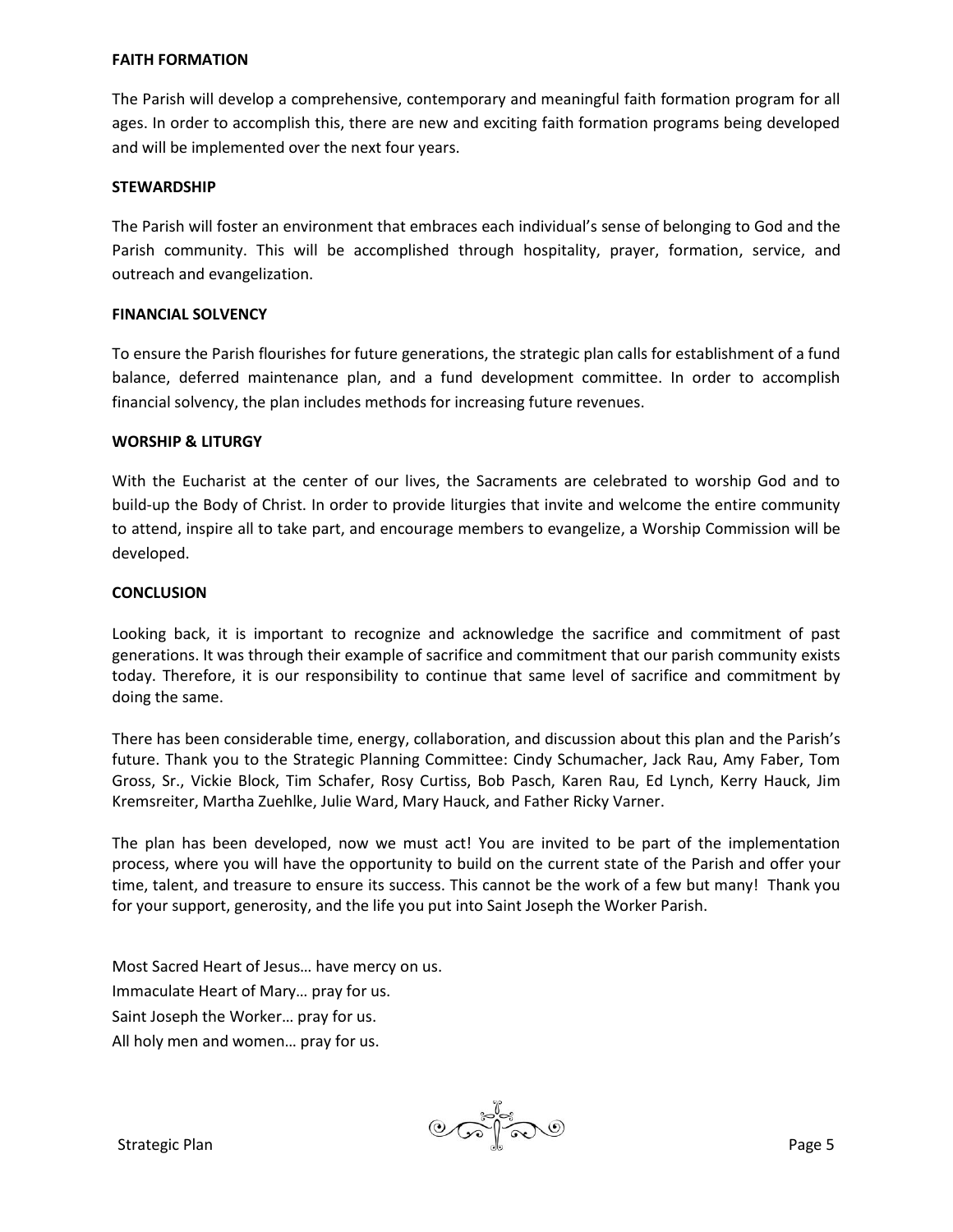# **Faith Formation**

**Faith Formation and education for all ages, within our community will be centered on the teachings of Christ and how they may be applied in our daily lives. Influenced by our rich Catholic heritage, our programs will be used as tools of learning and preparation for a lifelong relationship with our Living God. We will endeavor not only to educate, but also to inspire to build a faith-filled community with a spiritual vitality concentrated on the principles of Christ and His Church. At Saint Joseph the Worker, along with our new Director of Religious Education, the following goals have been developed to support the mission of our parish. In order to accomplish these goals, Sunday Mass times may be adjusted to allow time between liturgies for new Faith Formation programs to be implemented.**

*Goal#1: Develop a comprehensive, contemporary, and meaningful Faith Formation program.*

#### **Year 1**

#### **Children**

- Implement Catechesis of the Good Shepherd (Level 1)
- Increase enrollment in Religious Education
- Create Mass survival bags
- Develop a retreat format for sacramental preparation
- Implement children's adoration
- Streamline registration process for religious education

#### **Teens**

- Implement weekly Life Teen program
- Increase enrollment in Religious Education
- Develop participation in diocesan teen events
- Develop mission activities (local level)

### **Adults**

- $\hat{\mathbb{T}}$  Implement weekly special interest study group
- Increase enrollment in Religious Education
- Implement men's social group
- Develop adult retreat
- Develop catechist formation program

# **Year 2**

### **Children**

Implement Catechesis of the Good Shepherd (Level 2)

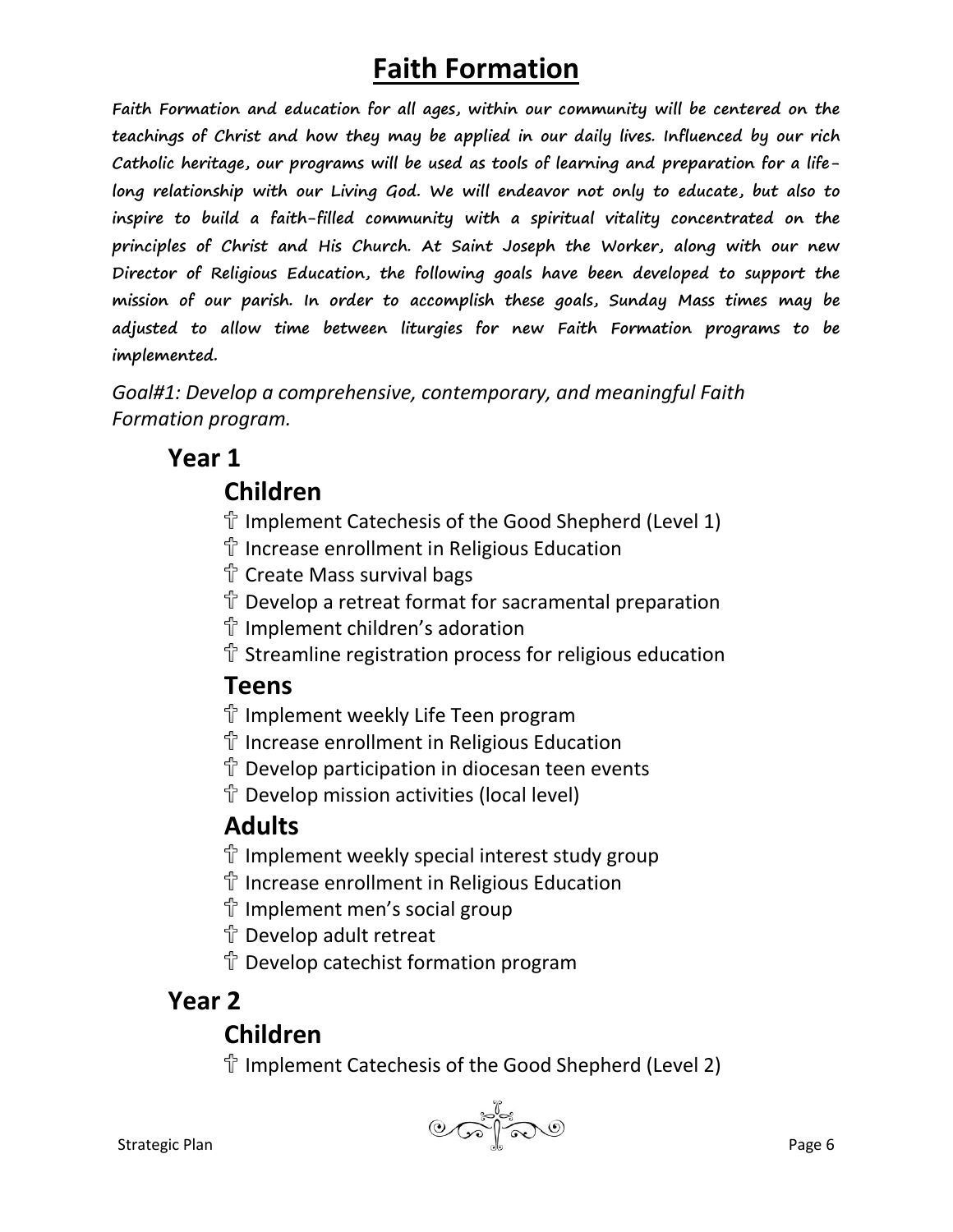Implement Pilgrims of the Holy Family program

### **Teens**

- Continue Life Teen activities
- Develop participation in Youth Ministry events (Steubenville, Right to Life March, National Catholic Youth Conference, etc.)
- Increase mission activities (local/regional levels)

# **Adults**

- Implement Adult Faith Formation program
- Implement ENDOW
- $\hat{\mathbb{T}}$  Implement couple to couple marriage preparation
- Implement Natural Family Planning (training)
- Continue catechist formation program
- Continue adult retreats

# **Year 3**

# **Children**

- Implement Catechesis of the Good Shepherd (Level 3)
- $\hat{\mathbb{T}}$  Implement Little Flowers and Blue Knights programs
- Develop children's retreat

# **Teens**

- Continue Life Teen activities
- Implement Y Disciple
- Develop and expand mission opportunities (local/regional levels)

# **Adults**

- Implement movie night
- Implement divorce support group
- Implement marriage encounter weekend (parish/diocesan levels)

# **Year 4**

# **Children**

- Evaluate and adjust Catechesis of the Good Shepherd as needed
- Implement Saint Therese Sacristan Society
- Develop children's retreats

# **Teens**

- Continue Life Teen and Y Disciple activities
- Develop and expand mission opportunities (national level)

# **Adults**

Continue programs begun in years 1-3

Strategic Plan Page 7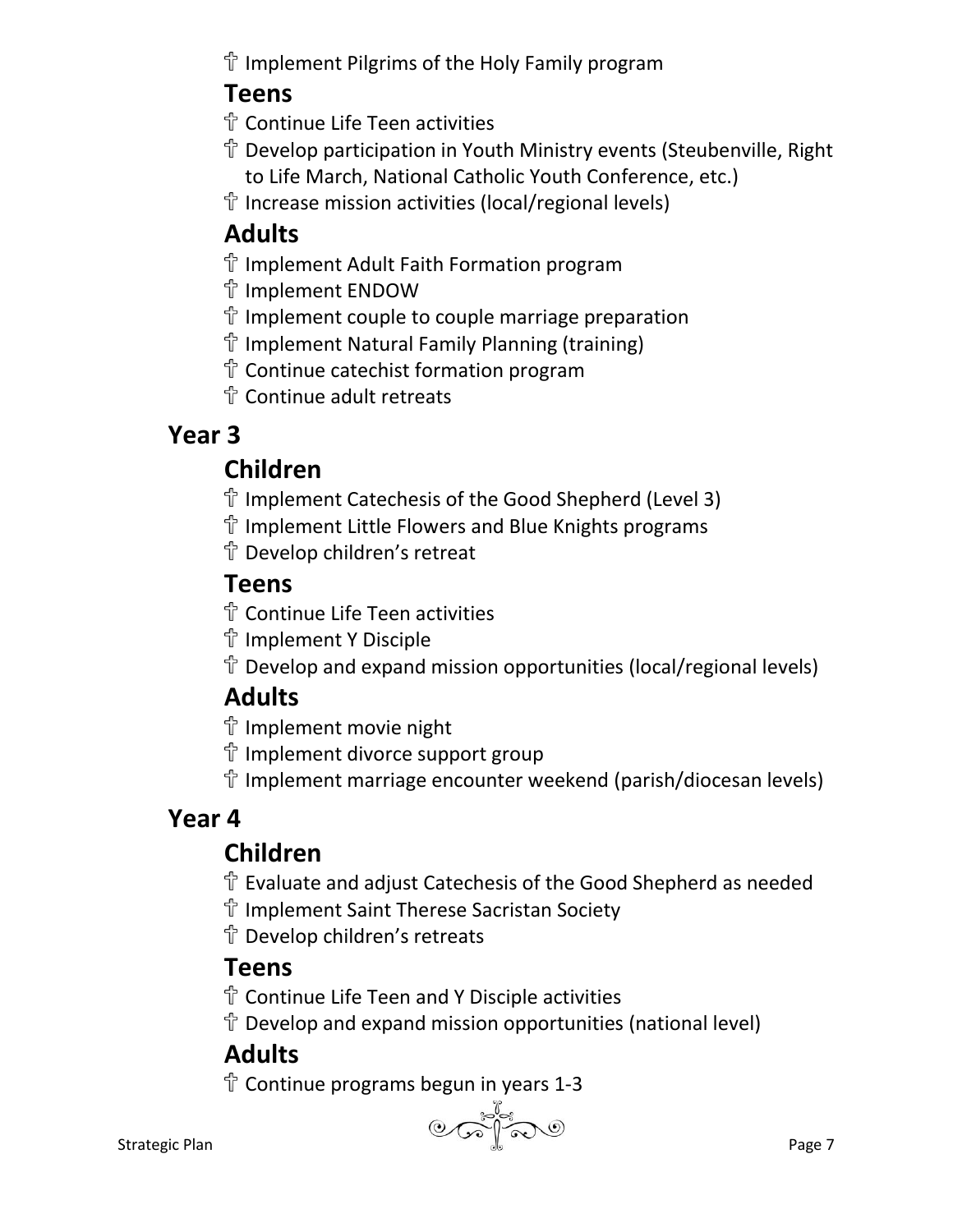# **Stewardship**

**We will be warm and welcoming to all. One of our greatest hopes is to reach out to those who are disengaged, so they may deepen their sense of belonging to God, one another, and the parish community. At Saint Joseph the Worker, the Stewardship Commission has been diligently working to develop the following goals.**

**"…Let us welcome one another as if we are welcoming Christ Himself."**

**[Saint Benedict]**

# *Goal #1: Hospitality – Ensure that all parishioners sense and recognize that they are invited, encouraged, and provided with the opportunity to be involved.*

- Implement a greeter's program
- Assign families as greeters on a rotating basis
- $\hat{\mathbb{T}}$  Invite more (including women and youth) in the parish to be involved in the usher ministry
- Implement family usher ministry (fathers, sons, mothers, daughters)
- Incorporate the use of baskets being passed for collections

# *Goal #2: Prayer – In connection with other commissions and committees of the parish, provide and facilitate a variety of personal and communal prayer opportunities.*

- Develop prayer groups
- Develop bible studies
- Broaden prayer line activities to increase participation (e.g., website prayer request)
- Enhance homebound ministries

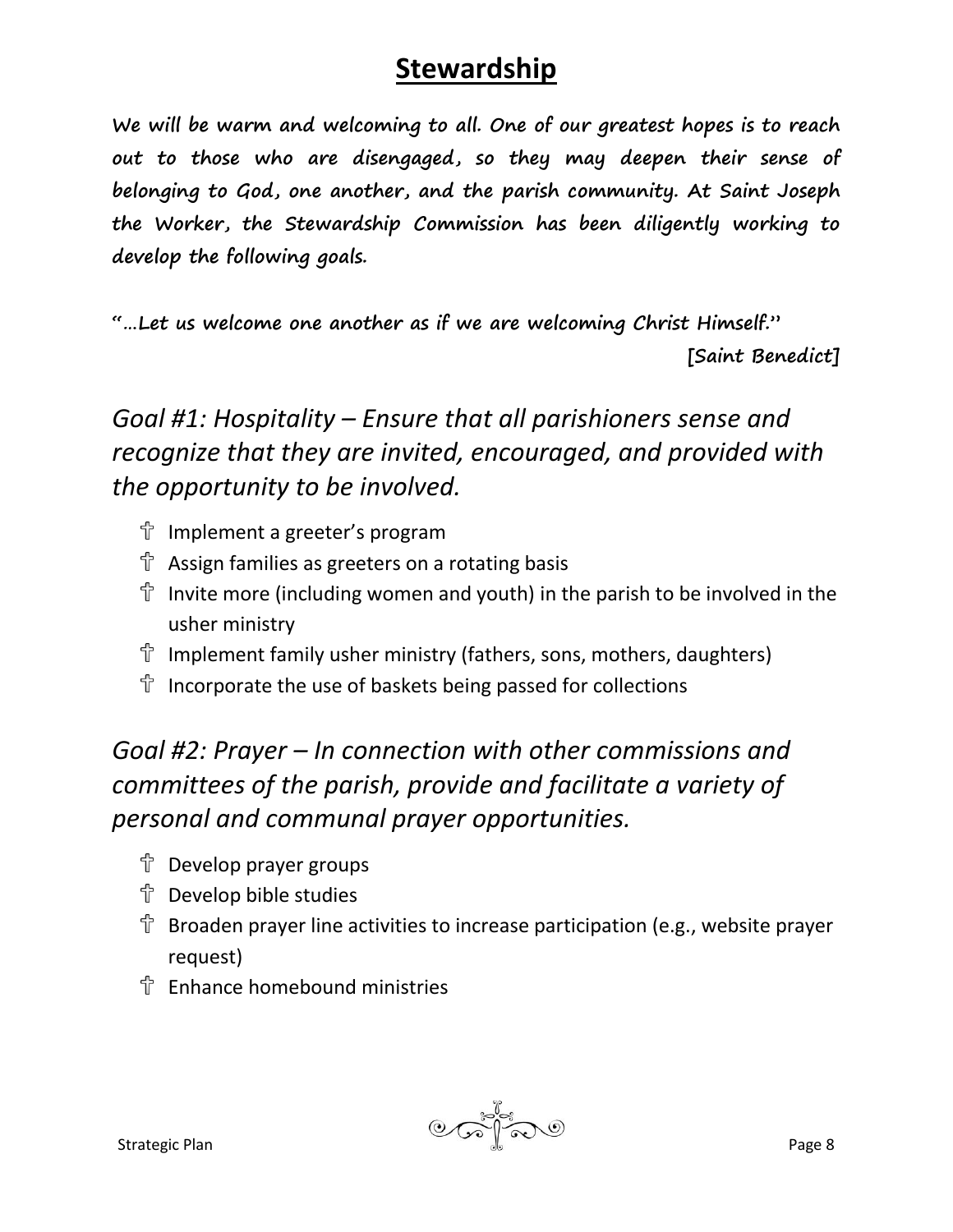### *Goal #3: Formation – Use prayer, education, and communication to strengthen stewardship.*

- Participate in a stewardship mission
- Implement stewardship newsletter
- $\hat{\mathbb{T}}$  Develop projects to engage the parish, school and youth groups

### *Goal #4: Service – Invite parishioners to serve and be served, giving, receiving, and sharing their God-given talents.*

- Continue and expand mission trips (e.g., Y.E.S. program)
- Develop a homebound assistance program (e.g., garden ministry, small home repairs, etc.)
- $\hat{T}$  Assist in small maintenance needs for the church (e.g., cleaning, decorating, gardening, etc.)
- Hold a service ministry fair

### *Goal #5: Outreach & Evangelism – Reach out to all those in need through prayer, spiritual encouragement, and material support.*

- Engage the disengaged (e.g., Catholics Comehome.org, Catholic Lighthouse Media, etc.)
- Increase engagement through collaboration with other churches (Ecumenism)

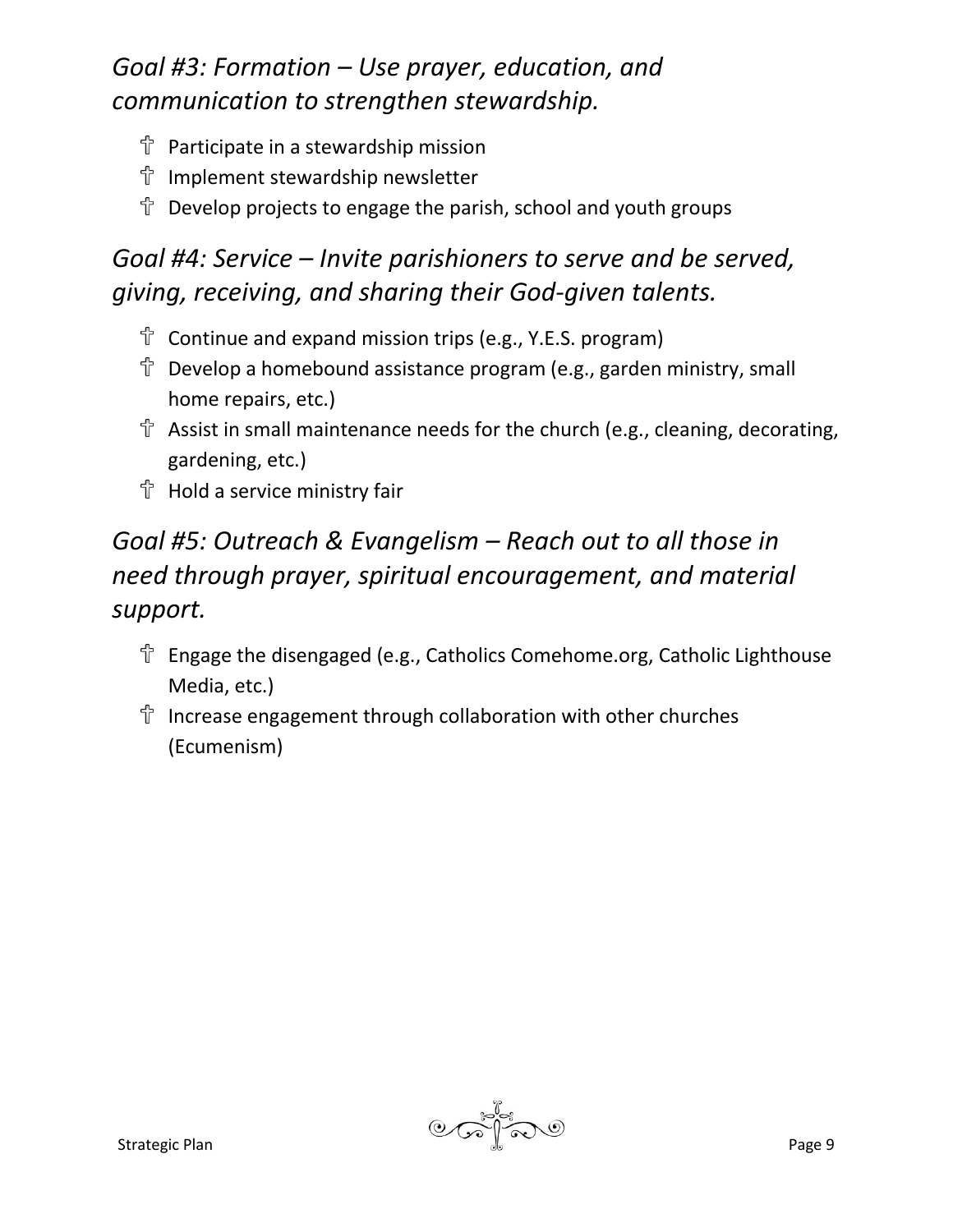# **Financial Solvency**

**Like many parishes throughout our diocese, we are experiencing some financial challenges. These challenges often occur when demographics begin to change. The lack of employment opportunities, reduced family-size, lower school enrollment, and some Catholics are not attending church on a regular basis which leads to lower Sunday Collections. Some of the financial issues we are facing in the parish are the church debt, roof repair, deferred school and parish maintenance plan, and cemetery operational costs. Therefore, it is imperative to achieve these goals in order to meet our parish and school financial obligations. We are certain, if we all work together and support the parish and school, we will flourish for many generations to come.**

### *Goal #1: Increase the amount of the Sunday collection by \$5 per average envelope used.*

- Announce at Mass
- Hold town hall meeting after Mass to discuss in detail
- $\hat{\mathbb{T}}$  Promote online giving, will and estate planning

### *Goal #2: Increase usage of the building project (green) envelopes equal to the number of weekly contributors.*

- Announce at Mass
- Hold town hall meeting after Mass to discuss in detail
- $\hat{\mathbb{T}}$  Promote online giving, will and estate planning

### *Goal #3: Establish a fund balance.*

- $\mathbb{T}$  Develop annual budget goals to meet fund balance
	- o 10 percent of total revenues by 2018
	- o 15 percent of total revenues by 2020

### *Goal #4: Develop a deferred maintenance plan.*

- Perform inventory of maintenance projects
- Establish costs
- Prioritize projects annually
- Coordinate with Finance Council to establish completion year

#### *Goal #5: Establish a Fund Development Committee.*

Explore the establishment of a Fund Development Committee